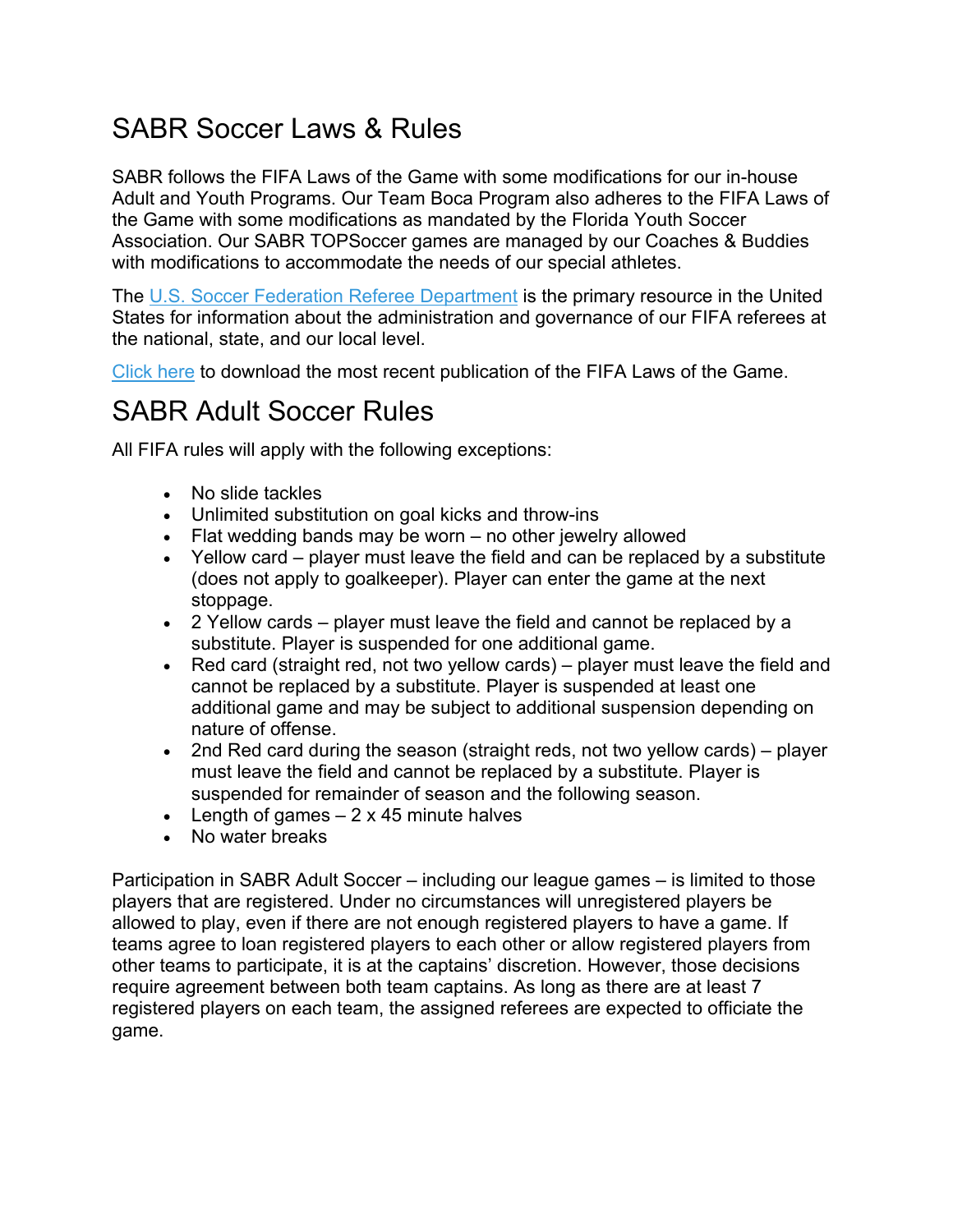## SABR Youth Soccer Rules

These are the modifications that have been approved by the SABR Board of Directors for our Youth Soccer Program. We recommend that our referees carry a copy of these rules, other paperwork we have provided to them, contact information, *Laws of the Game*, and a *SABR Handbook* to games.

#### **Substitutes**

The players must be on the halfway line and ready to go. The coach must receive permission from the referee before the substitutes can enter the field.

A team CAN substitute on any throw-in as long as the team doing the throw-in is also doing a substitution. In other words, the team doing the throw-in may always ask permission to substitute, while the team not doing the throw-in may only ask permission to substitute if the other team is doing so.

BOTH TEAMS may substitute:

- On either team's goal kick,
- After a goal,
- After a half,
- After the regular time of the game has expired if an overtime period is provided,
- Water breaks, and
- In the event of an injury (See further details under Injuries below).

HOWEVER, in any situation, you may use your discretion to not allow a substitution if the substitute is not ready to come onto the field, or for other similar good cause.

Please be sure to instruct the teams that they need to have the substitute ready at the Halfway Line and that they need to wait until you acknowledge their substitution before they come onto the field. For the older players and bigger fields (U15 and up) the substitute should wait until the player being substituted is near the touchline or off the field.

NEITHER TEAM may substitute on:

- Corner kick,
- Penalty kick (including a "shoot out" in the playoffs),
- Free kick (direct or indirect) or
- Any other restart not addressed here or in the sections below regarding yellow cards or water breaks

## Injuries

For injuries we allow unlimited substitutions on both teams. If play is stopped for an injury and the player's coach enters the field, that player, except for goalkeepers, MUST leave the field and be substituted.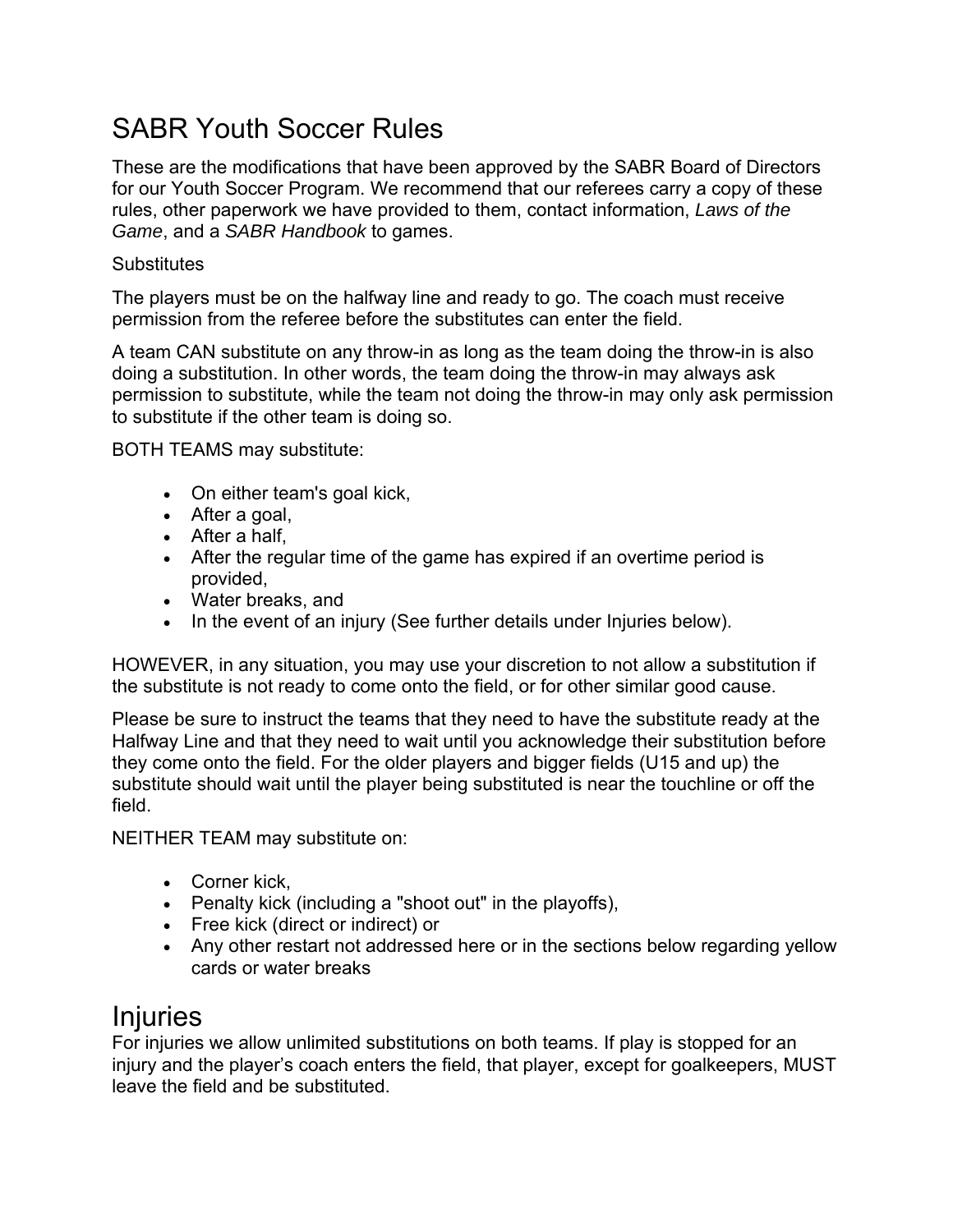For any injury where a player is unable to play the rest of the game, be sure to send the Director Referees an e-mail report of the injury and include the following information:

- Date
- Team Gender, Age Group and Team Name (e.g., GU15 Revolution)
- First and Last Name of the Player
- Nature of the Injury

## Yellow Cards

When a yellow card is given in a recreational game, the player must leave the field to "cool down." He may be substituted but must remain off the field until the next opportunity his team has to substitute.

### Red Cards and Other Reportable Misconduct

Players issued a Red Card must leave the field of play and MAY NOT BE SUBSTITUTED.

If during any game you have to issue a Red Card or reprimand any misconduct of a player, coach or spectator, please be sure to report the incident via e-mail to Mr. Behrman for Recreational, Mrs. Hecht for Travel, and Mr. Saba for either. Be sure to include in the report the following information:

- Date
- Team Gender, Age Group and Team Name (e.g., GU15 Revolution)
- First and Last Name of the Player, Coach or Spectator
- Nature of the Misconduct or Red Card

# Water Breaks

Water breaks must be given somewhere in the middle of each half, even if the coaches do not want them.

On a water break, in a recreational game, any team may substitute no matter what the situation was at the time of the stoppage. In travel games, a substitution may be made only if the substitution would otherwise be allowed. For example, if play was stopped prior to a Blue Team throw in, only Blue can substitute.

All Players should remain on the field. Tell this to the coaches before the game starts. Be a little more lenient with young children in recreational games for the first few games.

This is time for a drink. This is not halftime, coaching time, etc. NO COACHING should be allowed during water breaks. Try to remember to remind the coaches of this before the game. Also, remind that no time is added to the game for the water breaks.

Stand close to the players and coaches and encourage them to get back on the field quickly. The center referee and the assistant on that side should walk to the sideline with the players and hurry them along. One to two minutes is generally enough time. Keep the clock running.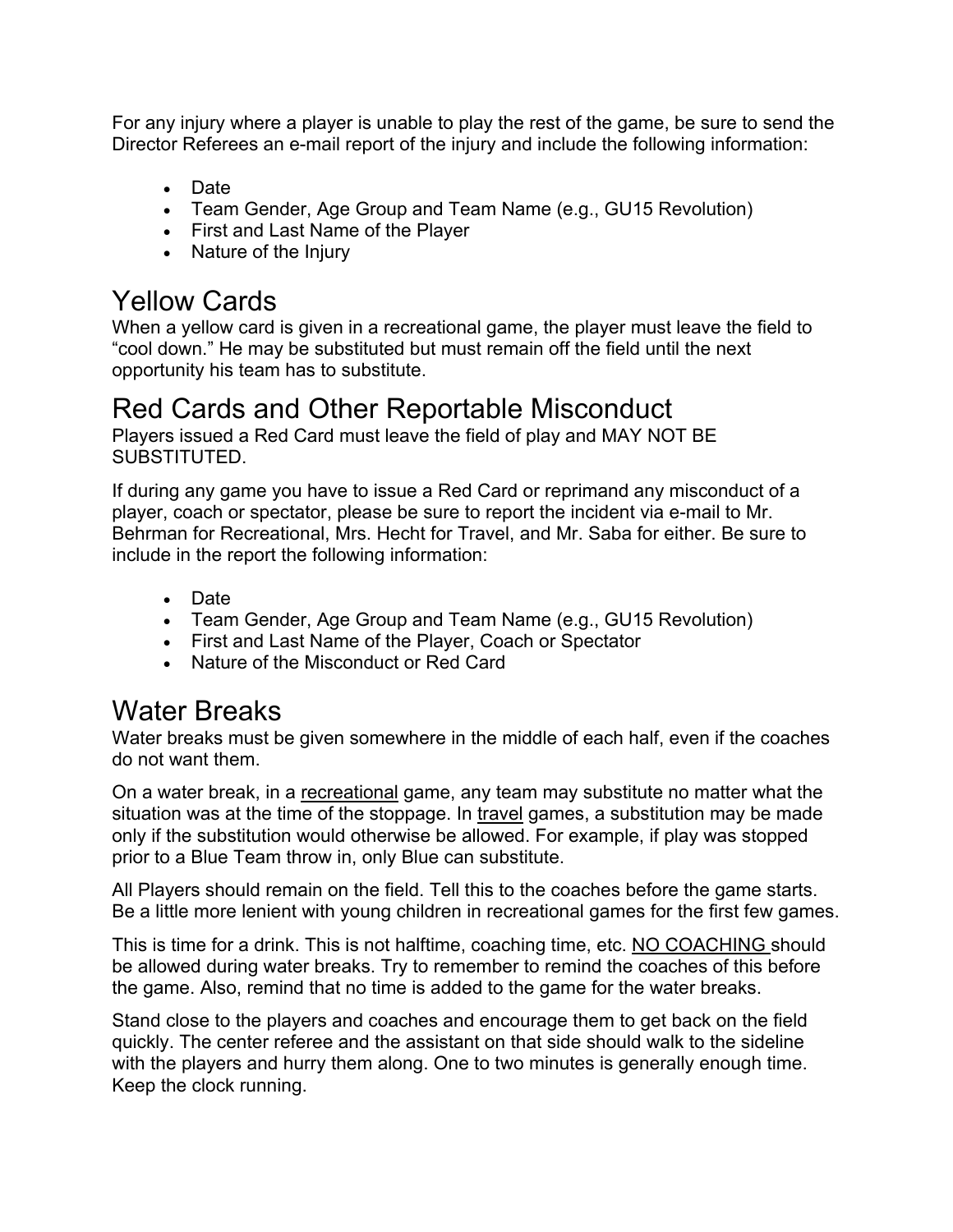## Goal Sizes

Make sure the field you are on has the correct goal sizes. We often use portable goals so DO NOT ASSUME that because the goals are at your field, that they are the right size. DO NOT ASSUME that the coaches or even prior referees have checked the goals. At the Glades Road fields, many ages play, so goals are often moved to different fields. If you happen to have a tape measure with you, great, but most of us can step off the length and judge the height by our own height and reach.

- All the U15s to BU19s play with 8' x 24' (regulation)
- All of the U11s and U12s play with 7' x 21'
- The U9s and U10s play with 6' x 12'
- Only the travel U9s/U10s use the 6' x 18'

# Length of Games, Size of Ball, Offside, and Free Kicks

Rules regarding the length of the games, the number of players, the size of the ball, if offside is called, etc., as they pertain to Recreational games, are contained in the SABR Handbook for this year. If you do not have one, get one. If you forget, ask the other referees and the coaches if they have one, or at least confirm that everyone agrees on these issues. A summary of the modified rules for SABR Recreational League are as follows:

| <b>Description</b>                         | <b>U9 &amp; U10</b>                | U11 & U12                  | U15        | U19                                                                     |
|--------------------------------------------|------------------------------------|----------------------------|------------|-------------------------------------------------------------------------|
| <b>Ball Size</b>                           | 4                                  | 4                          | 5          | 5                                                                       |
| Max No. Players                            | 7                                  | 9                          | 11         | 11                                                                      |
| Min. No. Players                           | 5                                  | 6                          | 7          | 7                                                                       |
| Length of Halves                           | 25 Minutes                         | 30 Minutes                 | 35 Minutes | 40 Minutes                                                              |
| <b>Free Kicks</b>                          |                                    |                            |            | Indirect & Direct Indirect & Direct Indirect & Direct Indirect & Direct |
| <b>Opponents Distance</b><br>on Free Kicks | 6 Yards                            | 10 Yards                   | 10 Yards   | 10 Yards                                                                |
| <b>Penalty Kicks</b>                       | Yes                                | Yes                        | Yes        | Yes                                                                     |
| <b>Referee Explains</b><br>Foul to Player  | Yes                                | <b>No</b>                  | No         | No                                                                      |
| <b>Retake Throw Ins</b>                    | Only U9 (limited<br>to one retake) | No                         | No.        | No.                                                                     |
| Offside                                    | No                                 | Yes                        | Yes        | <b>Yes</b>                                                              |
| Heading the ball                           | <b>No</b>                          | No (but Yes<br>for $BU12)$ | Yes        | Yes                                                                     |
| Build Out Line*                            | Yes                                | No                         | No         | No                                                                      |

\* See separate tab on "U9 & U10 - Build Out Line"

For Travel Games, discuss this information when games are assigned to you, or if you forget, talk to the other referees, coaches, and/or field marshal before the start of the game.